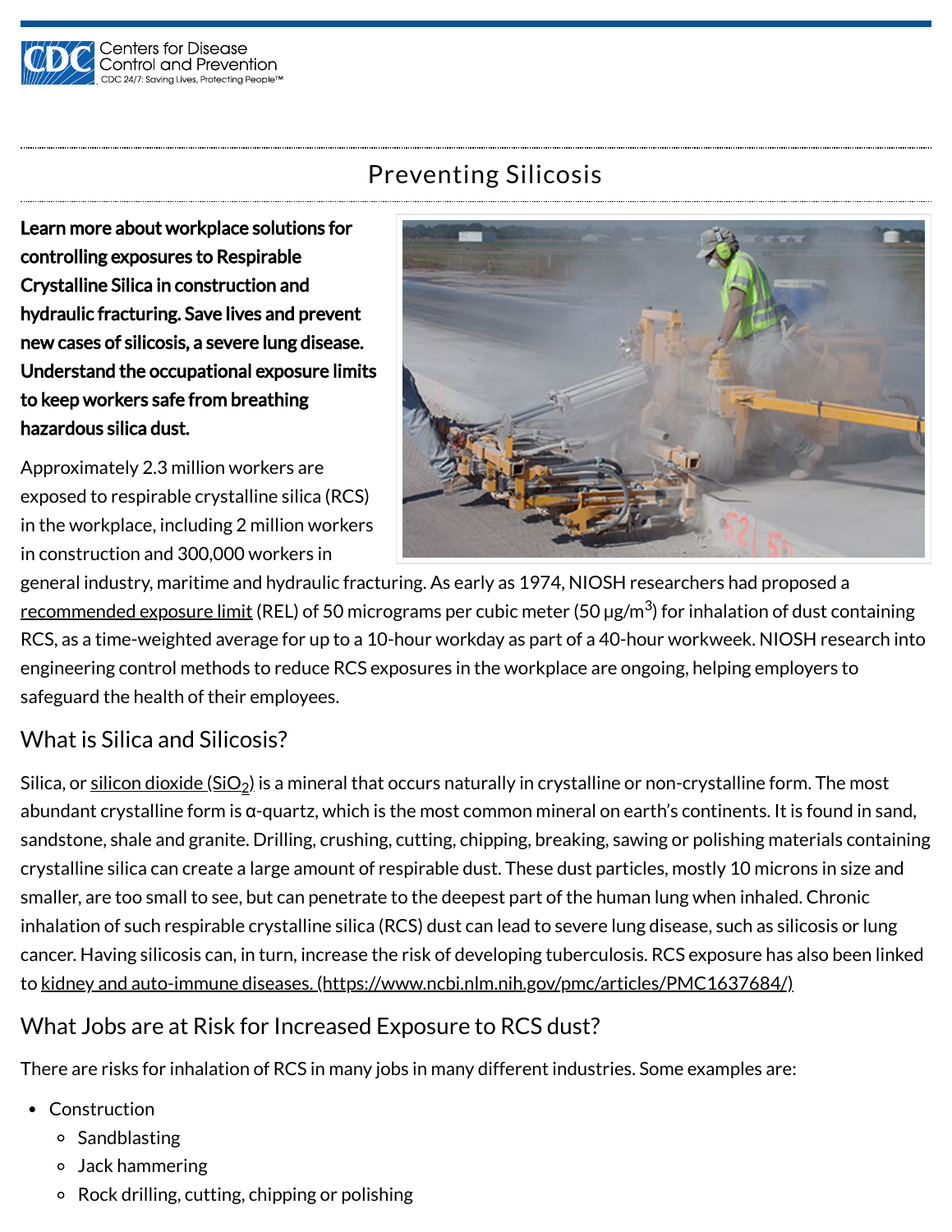

A worker wet-grinds a stone countertop using local exhaust ventilation by means of a drop-down arm from a ceiling-mounted dust collector.

- Brick or tile cutting and sawing
- Concrete drilling, sawing, grinding and polishing
- Tunneling
- Demolition
- Asphalt milling
- Tuckpointing
- Stone countertop fabrication
- Diatomaceous earth processing
- Pottery production
- Foundries
- Work on linings of rotary kilns and cupola furnaces
- Mining
- Hydraulic fracturing

### What is the New Occupational Exposure Limit?

The [OSHA Final Rule for Occupational Exposure to Respirable Crystalline Silica, \(https://www.osha.gov/silica/\)](https://www.osha.gov/silica/) including the standard for construction, 29 CFR 1926.1153, and for general industry and maritime, 29 CFR 1910.1053, took effect on June 23, 2016. The OSHA final rule reduces the permissible exposure limit (PEL) for respirable crystalline silica (RCS) to 50 micrograms per cubic meter of air, matching the NIOSH REL. Engineering controls are now also a part of the new rule helping to reduce worker exposure. Depending on the industry, implementation dates for the new rule range from 2017 to 2021. The new occupational exposure limit is expected to save over 600 lives and prevent more than 900 new cases of silicosis annually.

# How Can Employers Control Exposures to RCS dust?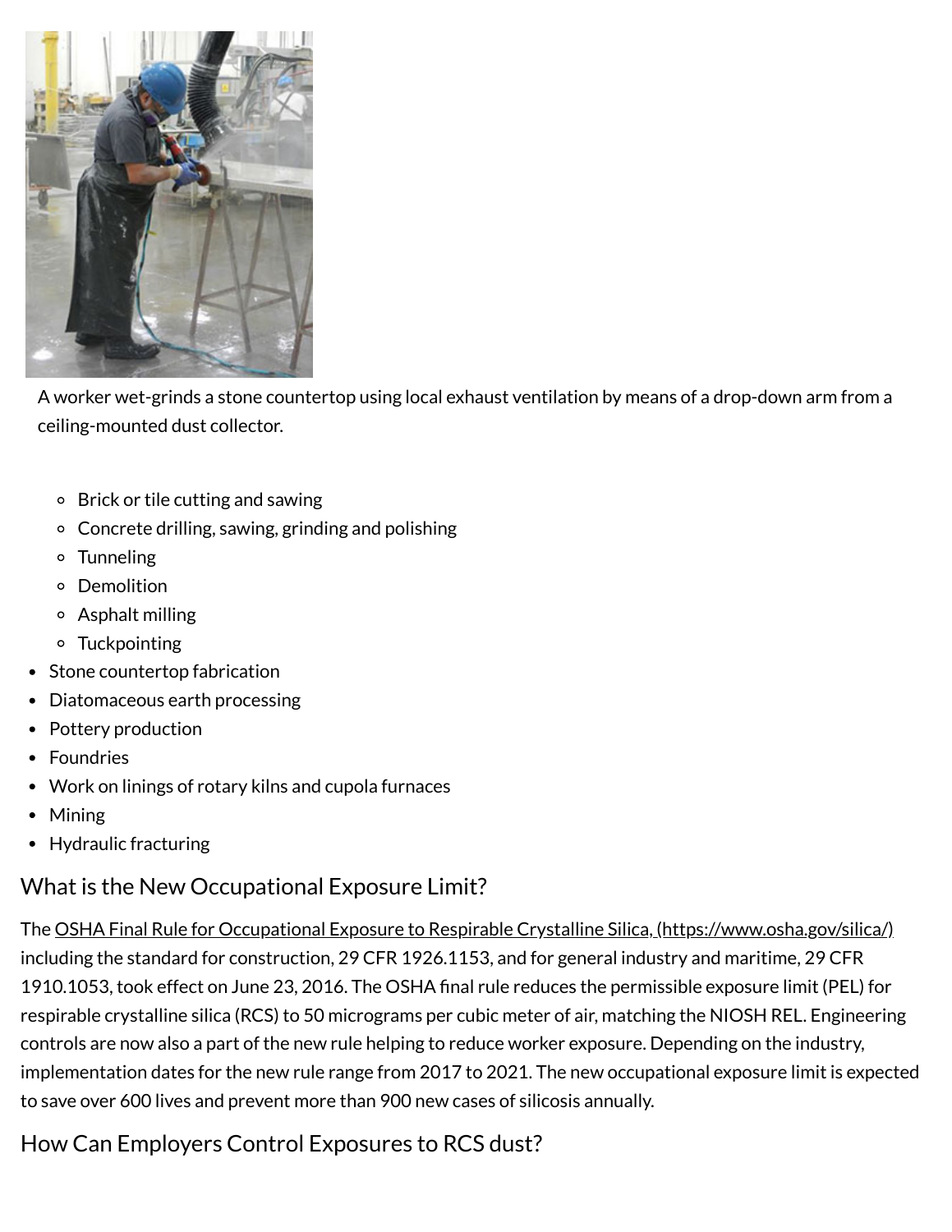Controlling exposures to occupational hazards is the fundamental method of protecting workers. Traditionally, a [hierarchy of controls](https://www.cdc.gov/niosh/topics/hierarchy/) has been used as a means of determining how best to implement feasible and effective controls.

One application of the hierarchy of controls to RCS exposure can be summarized as follows:

- Elimination eliminate job tasks with risk of exposure
- Substitution substitute non-crystalline-silica materials for crystalline silica materials
- Engineering Controls use a control such as local exhaust ventilation or water spray to reduce concentrations of RCS in the air
- Administrative Controls limit time spent working with RCS, and/or limit worker access to areas of high RCS concentration
- Personal Protective Equipment wear respirators when working with RCS

The idea behind this hierarchy is that the control methods at the top of the list are potentially more effective, protective, and economical (in the long run) than those at the bottom. Following the hierarchy normally leads to the implementation of inherently safer systems, ones where the risk of illness or injury has been substantially reduced.



Jackhammering with a water spray control that reduces dust.



Filter bags of the NIOSH mini-baghouse retrofit assembly (NMBRA) have been installed on the thief hatches on top of this sand mover, used for hydraulic fracturing.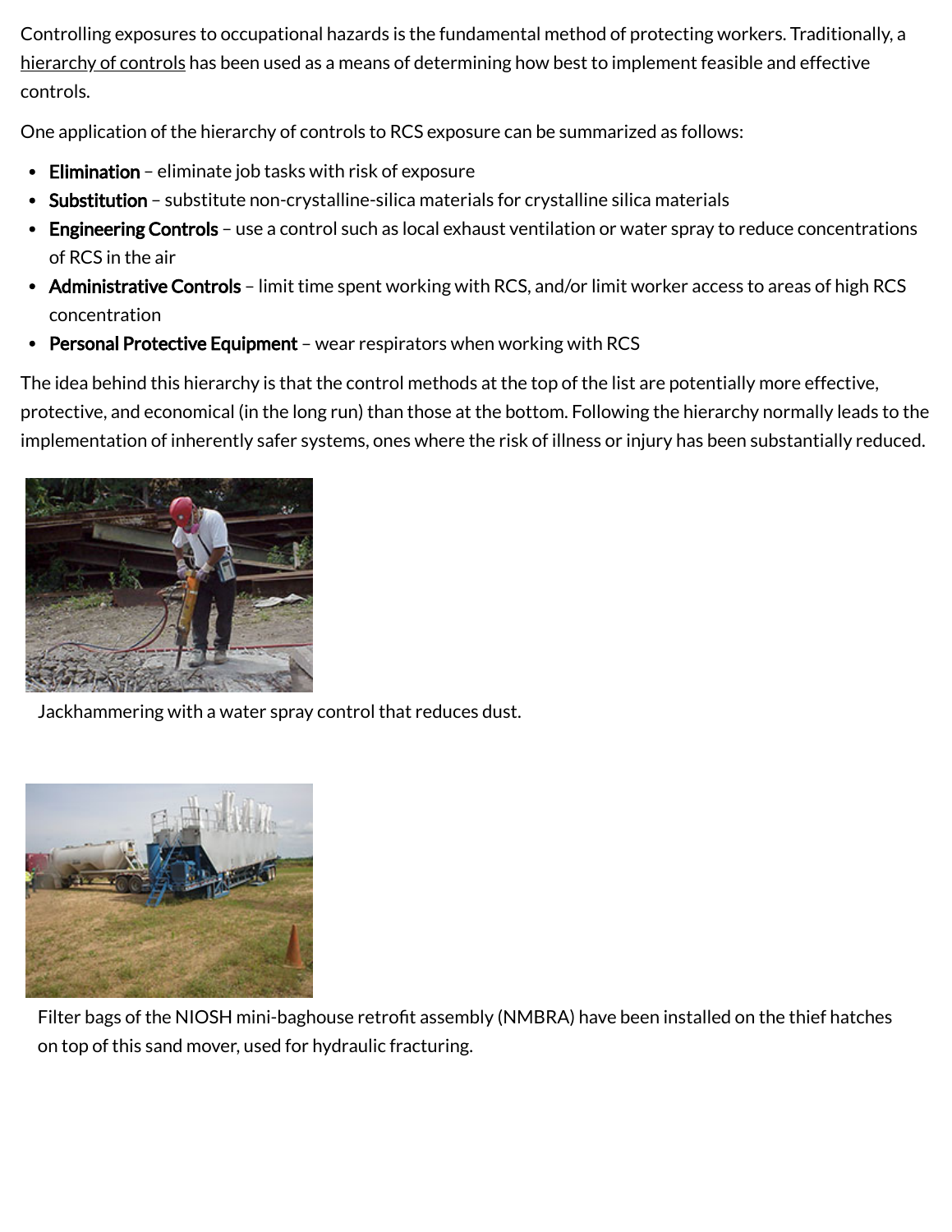

Exposures of asphalt milling machine operators to RCS have been reduced by implementation of local exhaust ventilation.

# RCS Exposure Control Research

CDC's National Institute for Occupational Safety and Health (NIOSH) has been studying ways to protect workers from occupational exposure to RCS for over 40 years. Laboratory research has tested the effectiveness of local exhaust ventilation in controlling RCS exposure during cutting and sawing of construction materials. In field studies, engineering controls have been tested under real-world conditions to determine their effectiveness in protecting worker health.

Engineering controls for RCS dust are becoming increasingly available for a range of tools and equipment. Engineering controls are often based on the use of a collector such as a shroud, combined with an industrial vacuum for local exhaust ventilation. Such arrangements are commercially available for jackhammers, drills, chisels, concrete breakers, saws, sanders, concrete floor polishers, hand grinders and asphalt milling machines

Local exhaust ventilation systems using baghouse controls are available for RCS released from sand mover equipment during hydraulic fracturing. Wet methods to control RCS are commercially available for drills, saws, grinders and polishers. Wet RCS controls are not commercially available for jackhammers, but instructions for making your own water spray engineering control can be found on the website [\(http://www.cpwrconstructionsolutions.org/masonry/solution/678/jackhammer-spray-dust-control.html\)](http://www.cpwrconstructionsolutions.org/masonry/solution/678/jackhammer-spray-dust-control.html) for CPWR, The Center for Construction Research and Training.

## Continued Investigation on the Best Engineering Controls

NIOSH researchers continue to develop and investigate the best engineering controls for RCS. Recent research includes RCS control during concrete floor polishing, stone countertop fabrication, hydraulic fracturing (or "fracking"), asphalt milling, cutting of fiber cement siding, tuckpointing and concrete dowel drilling.

- Most walk-behind [concrete floor polishers](https://www.cdc.gov/niosh/surveyreports/pdfs/368-13a.pdf) [1.26 MB] come equipped with local exhaust ventilation or water suppression systems. NIOSH research has revealed that some equipment is more efficient than others at RCS control, and has helped to point the way to better worker protection.
- RCS exposure during [stone countertop fabrication and installation](https://www.cdc.gov/niosh/surveyreports/pdfs/375-11a.pdf) [4.62 MB] is an emerging issue. NIOSH researchers are at the forefront in evaluating the efficacy of engineering controls for protecting workers in this industry. Field studies have been performed in several workplaces to measure the effectiveness of wet grinding and polishing in reducing worker exposures. Data collected to date show that existing engineering controls may not be sufficiently protective of workers' health. These investigations are ongoing.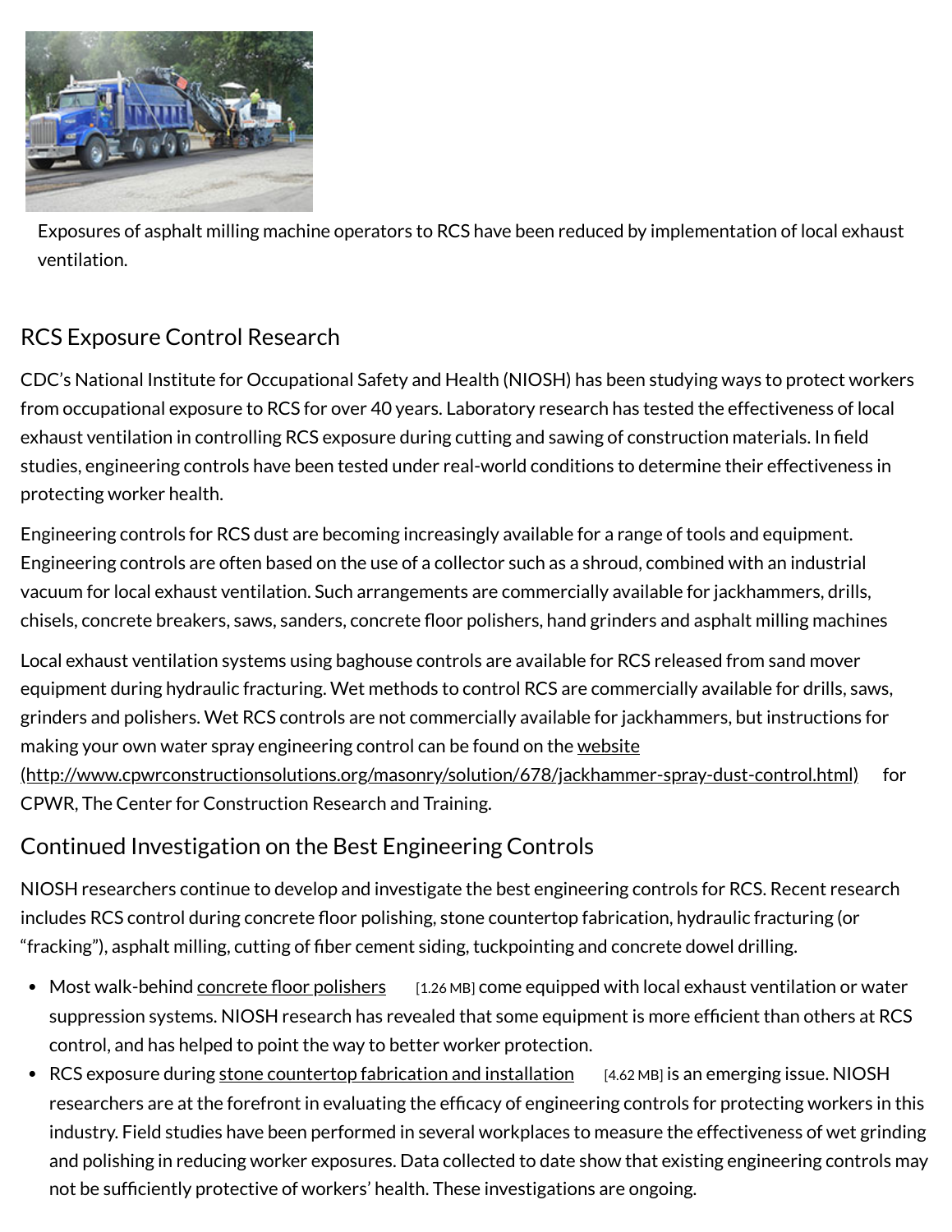- During hydraulic fracturing, more than a million pounds of sand may be delivered, handled and pumped deep underground to retrieve oil and gas. Dust from this "frac sand" contains [2.02 MB] [\(https://www.osha.gov/dts/hazardalerts/hydraulic\\_frac\\_hazard\\_alert.pdf\) large a](https://www.osha.gov/dts/hazardalerts/hydraulic_frac_hazard_alert.pdf)mounts of RCS. With the help of industry partners, NIOSH researchers have developed and evaluated an engineering control for "frac sand" dust released from thief hatches on sand moving equipment, the major source of RCS exposure to workers. This control, called the NIOSH mini-baghouse retrofit assembly (NMBRA) [3.12 MB] [\(https://www.cdc.gov/niosh/surveyreports/pdfs/373-12a.pdf\) is an inexpensive, portable syste](https://www.cdc.gov/niosh/surveyreports/pdfs/373-12a.pdf)m with no moving parts, which can be installed on a sand mover in the field. The NMBRA has shown excellent efficiency in filtering RCS from the air, and is currently being tested in the field for its long-term performance characteristics.
- NIOSH research identified [cutting of fiber cement siding](https://www.cdc.gov/niosh/docs/wp-solutions/2015-185/pdfs/2015-185.pdf) [561 KB] as a source of worker exposure to RCS. Employing a simple and low-cost local exhaust ventilation on dust-collecting circular saws has been proven effective in reducing worker exposure.
- Workers performing [tuckpointing](https://www.cdc.gov/niosh/topics/silica/tuckpointing.html) experience some of the highest measured construction exposures to RCS. [Clouds of mortar dust also make it difficult for workers to see the work surface. Application of local exhaust](https://www.cdc.gov/niosh/docs/wp-solutions/2008-126/pdfs/2008-126.pdf) yentilation [303 KB] with tuckpointing grinders can improve both the health and the safety of these workers. Recently, NIOSH researchers began investigating dust controls for RCS exposures from tools other than grinders that can be used to remove mortar.
- Local exhaust ventilation has also been used in concrete [dowel drilling](https://www.cdc.gov/niosh/docs/wp-solutions/2015-200/pdfs/2015-200.pdf) [947 KB] operations. NIOSH research showed that some of the highest RCS exposures to workers doing these tasks came from unexpected sources, such as from RCS that had accumulated on the worker's clothing, or from cleaning of the dust collection equipment.
- An area in which NIOSH research has been very successful is in the asphalt milling industry. NIOSH participated in a Silica/Asphalt Milling Machine Partnership that was coordinated by the National Asphalt Pavement Association (NAPA) and included all U.S. and foreign manufacturers of heavy construction equipment that sold pavement-milling machines to the U.S. market. The partnership included many stakeholders from labor, industry, and government who worked together to reduce silica exposures on asphalt milling machines. As a result of the collaborative research, all manufacturers of half-lane and larger cold milling machines implemented dust controls that include local exhaust ventilation as a control for RCS exposures by January 1, 2017. A [NIOSH best practices document](https://www.cdc.gov/niosh/docs/2015-105/), published in March, 2015, highlights the most successful engineering controls to reduce RCS exposures on asphalt pavement milling machines.

### More Information

- [Silica](https://www.cdc.gov/niosh/topics/silica/default.html)
- [Engineering Controls for Silica in Construction](https://www.cdc.gov/niosh/topics/silica/constructioncontrolmain.html)
- [NIOSH Workplace Solutions](https://www.cdc.gov/niosh/pubs/workplace_date_desc.html)
- [Construction Safety and Health](https://www.cdc.gov/niosh/construction/ncc.html)
- Hydraulic Fracturing [2.02 MB] [\(https://www.osha.gov/dts/hazardalerts/hydraulic\\_frac\\_hazard\\_alert.pdf\)](https://www.osha.gov/dts/hazardalerts/hydraulic_frac_hazard_alert.pdf)
- [Engineering and Physical Hazards Reports](https://www.cdc.gov/niosh/surveyreports/)
- [Occupational Safety and Health Administration \(OSHA\), Silica \(https://www.osha.gov/silica/\)](https://www.osha.gov/silica/)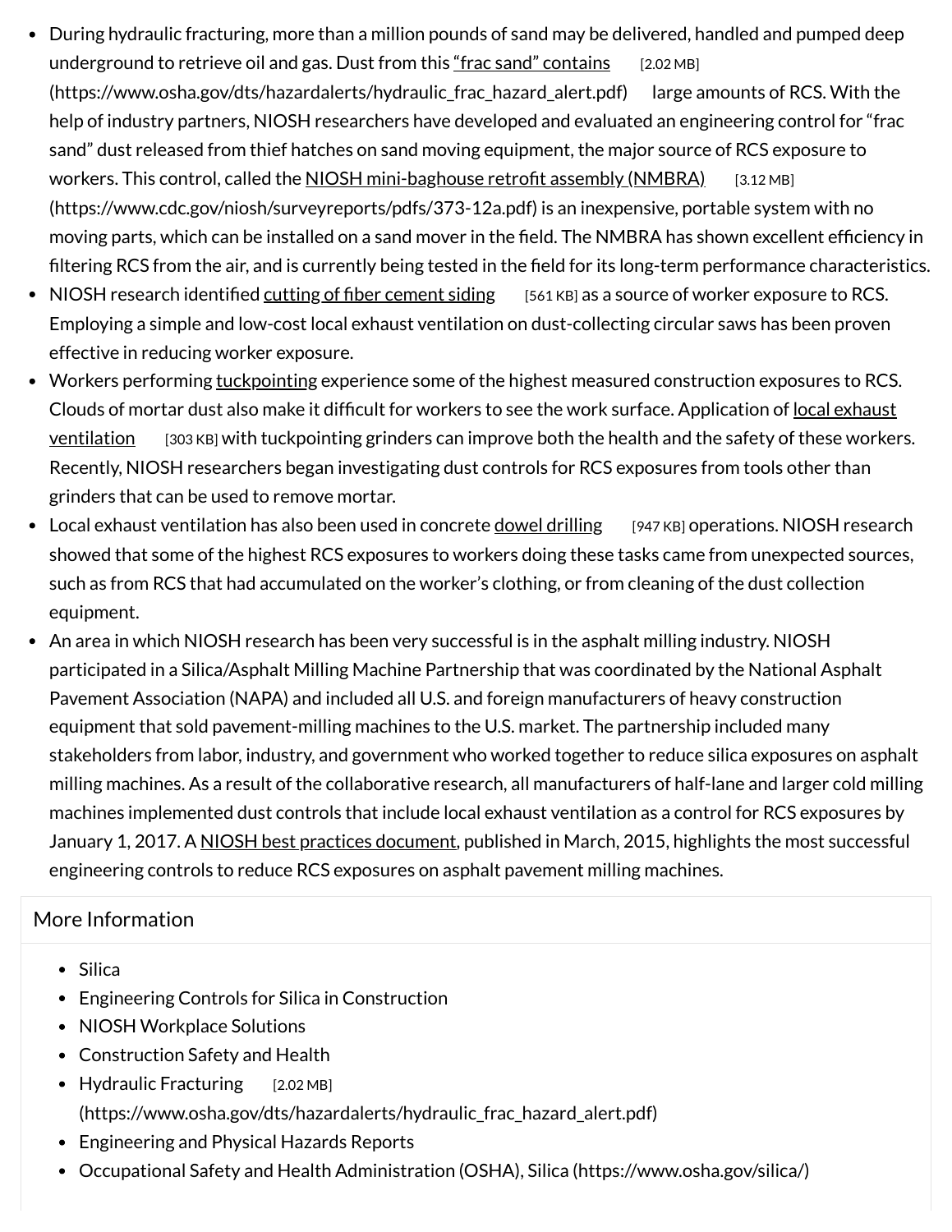- [OSHA Fact Sheet, OSHA's Crystalline Silica Rule: Construction](https://www.osha.gov/Publications/OSHA3681.pdf) [182 KB] (https://www.osha.gov/Publications/OSHA3681.pdf)
- [CPWR The Center for Construction Research and Training \(http://www.cpwr.com/\)](http://www.cpwr.com/)
- [Working Safely with Silica \(http://www.silica-safe.org/\)](http://www.silica-safe.org/)

#### Features Media

[Sign up for Features](https://www.cdc.gov/features/featurerss.html)



#### Get Email Updates

To receive email updates about this page, enter your email address:

[What's this? \(http://www.cdc.gov/emailupdates/\)](http://www.cdc.gov/emailupdates/)

### **[Submit \(javascript:quicksubscribe\(\);return false;\)](javascript:quicksubscribe();return false;)**

#### [Past Emails](https://www.cdc.gov/features/features-archive.html)



[\(https://www.cdc.gov/physicalactivity/walking/call-to-action/index.htm?s\\_cid=bb-dnpao-calltoaction-002\)](https://www.cdc.gov/physicalactivity/walking/call-to-action/index.htm?s_cid=bb-dnpao-calltoaction-002)



#### File Formats Help:

[How do I view different file formats \(PDF, DOC, PPT, MPEG\) on this site?](https://www.cdc.gov/Other/plugins/) (https://www.cdc.gov/Other/plugins/)

[\(https://www.cdc.gov/Other/plugins/#pdf\)](https://www.cdc.gov/Other/plugins/#pdf)

Page last reviewed: March 20, 2017

Page last updated: March 20, 2017

Content source: [National Institute for Occupational Safety and Health \(/niosh/construction/stopfalls\)](https://www.cdc.gov/niosh/construction/stopfalls)